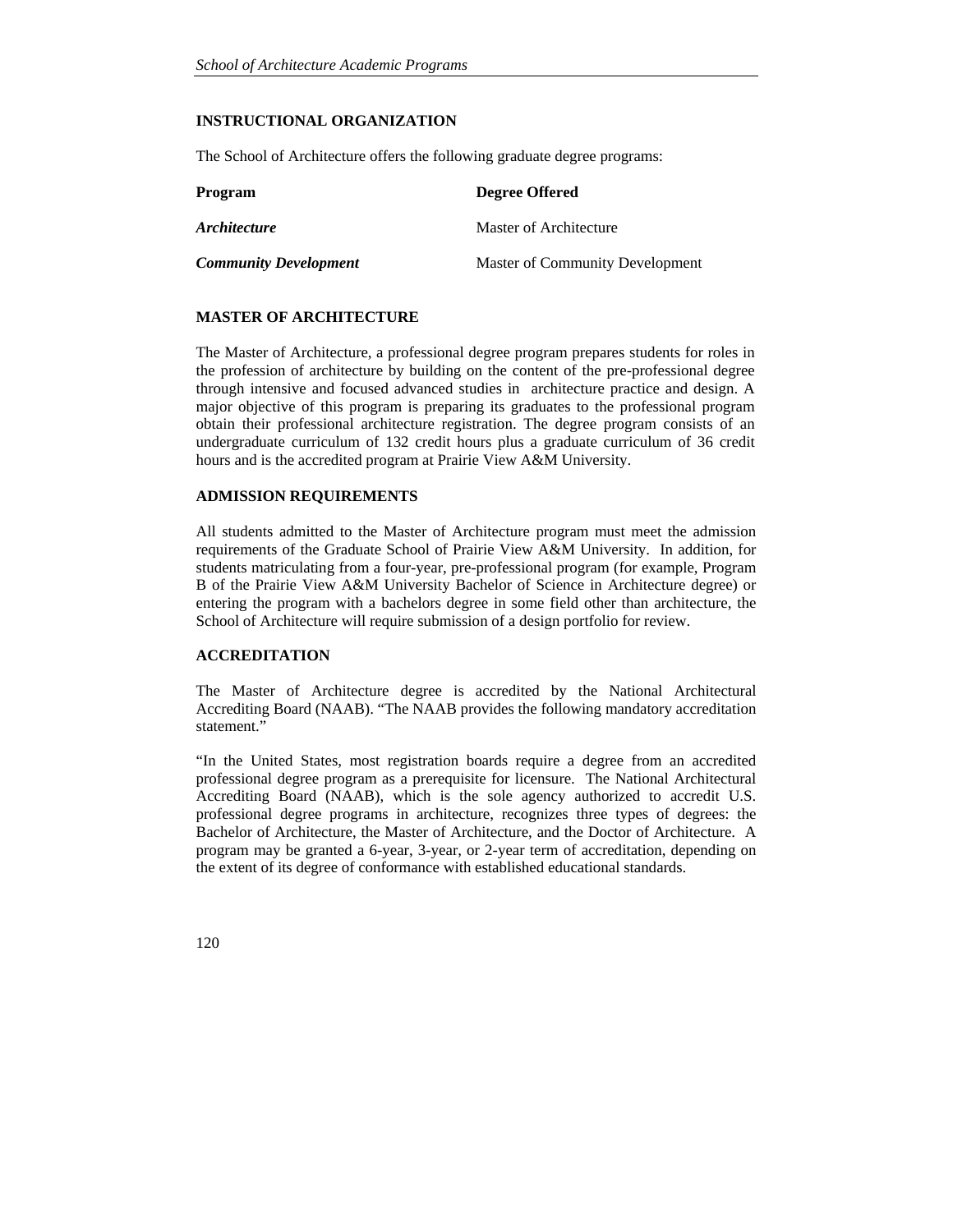Master's degree programs may consist of a preprofessional undergraduate degree and a professional graduate degree that, when earned sequentially, constitute an accredited professional education. However, the preprofessional degree is not, by itself, recognized as an accredited degree." (NAAB 2005)

# **PROFESSIONAL DEGREE PROGRAM REQUIREMENTS**

The degree requires a minimum of 36 semester credit hours. The core of the program consists of 30 credit hours of courses required of all students. A list of pre-approved core courses is provided below. Students may select the remaining six credit hours from the architecture or community development level courses. Alternative courses may be selected from offerings of other degree programs on campus with departmental approval.

| ARCH 5506 Internship                   |  |
|----------------------------------------|--|
| <b>ARCH 5513 Research Seminar</b>      |  |
| ARCH 5566 Architecture Design IX       |  |
| ARCH 5579 Comprehensive Project Studio |  |
| <b>ARCH 5593 Professional Practice</b> |  |
| ARCH 5483 Structure Systems III        |  |
|                                        |  |

| Elective courses from Architecture, Community Development or Others  6 SCH |  |
|----------------------------------------------------------------------------|--|
| Examples to select from, but not limited to are:                           |  |
|                                                                            |  |
|                                                                            |  |
|                                                                            |  |
|                                                                            |  |
|                                                                            |  |
|                                                                            |  |
|                                                                            |  |
|                                                                            |  |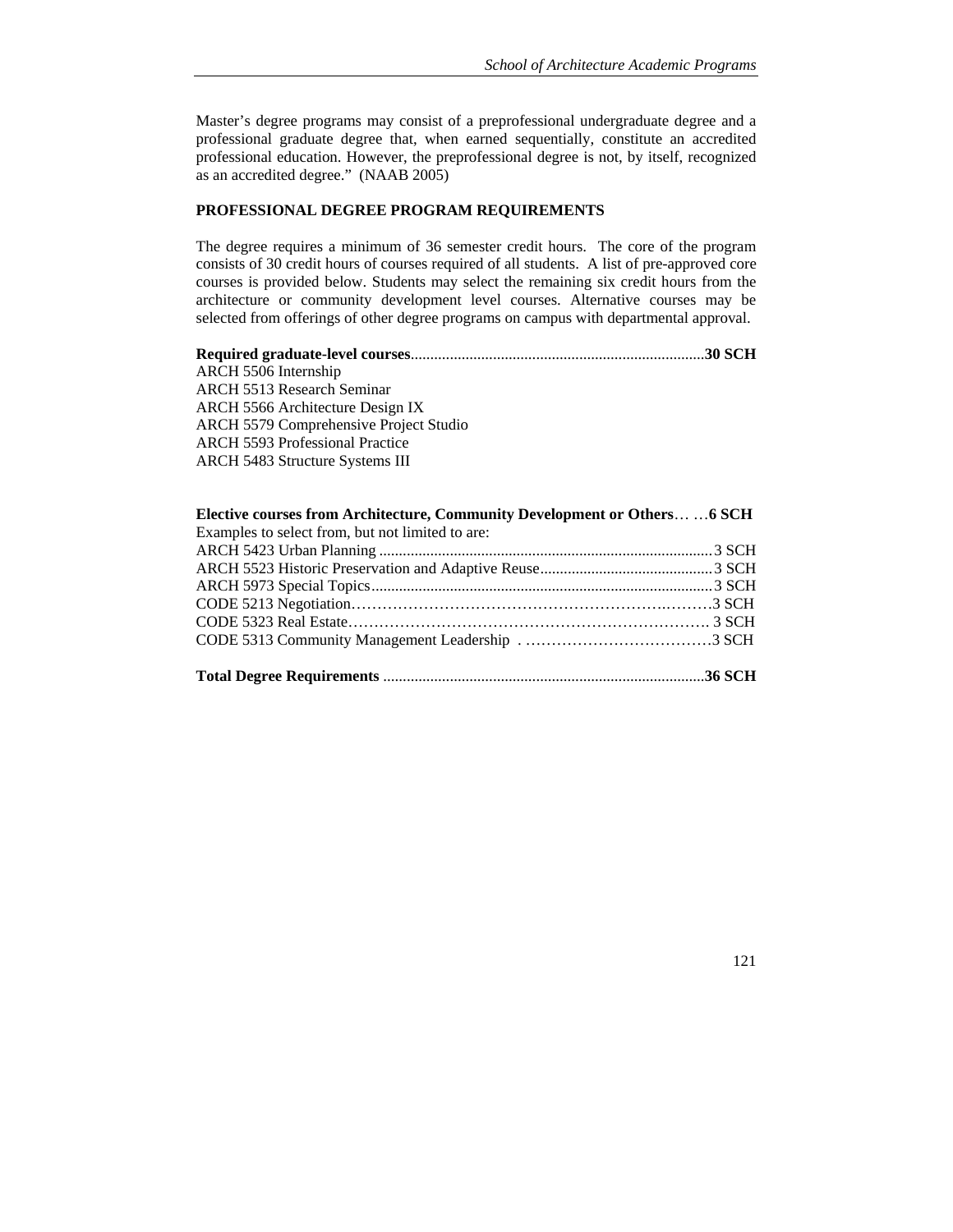# **SUGGESTED DEGREE PROGRAM SEQUENCES**

**PROGRAM I:** For students matriculating from Program A – the Professional Track of the Prairie View A&M University Architecture Program. This option will offer the coursework necessary to complete the accredited professional degree in architecture.

|                      |                                        |       | <b>FIRST YEAR</b>      |                                 |              |
|----------------------|----------------------------------------|-------|------------------------|---------------------------------|--------------|
| <b>Summer</b>        |                                        | Hours |                        |                                 |              |
| ARCH 5506 Internship |                                        | 6     |                        |                                 |              |
| Total                |                                        | 6     |                        |                                 |              |
|                      |                                        |       |                        |                                 |              |
| <b>Fall Semester</b> |                                        | Hours | <b>Spring Semester</b> |                                 | <b>Hours</b> |
|                      | ARCH 5556 Architecture Design IX       | 6     | <b>ARCH 5579</b>       | Comprehensive Project<br>Studio | 9            |
|                      | ARCH 5513 Research Seminar             | 3     | <b>ARCH 5483</b>       | <b>Structural Systems III</b>   | 3            |
|                      | <b>ARCH 5593</b> Professional Practice | 3     |                        | Elective                        | 3            |
|                      | Elective                               | 3     |                        |                                 |              |
| Total                |                                        | 15    | Total                  |                                 | 15           |

**PROGRAM II:** For students matriculating from a four-year, pre-professional program (for example the Program B option in the Prairie View A&M University Bachelor of Science in Architecture Degree). This option will require between 36 and 63 semester credit hours of study depending on the extent and level of the preparation of the applicant.

**FIRST YEAR** 

| <b>Fall Semester</b> |                                   | Hours        | <b>Spring Semester</b> |                                 | Hours       |  |
|----------------------|-----------------------------------|--------------|------------------------|---------------------------------|-------------|--|
|                      | ARCH 4456 Architecture Design VII | 6            | <b>ARCH 4476</b>       | Architecture<br><b>VIII</b>     | Design<br>6 |  |
|                      | ARCH 3453 Environmental Systems I | 3            | <b>ARCH 3463</b>       | Environmental<br>Systems II     | 3           |  |
| <b>ARCH 4443</b>     | CAD Documents and<br>Codes        | 3            | <b>ARCH 5483</b>       | <b>Structural Systems III</b>   | 3           |  |
|                      | Graduate Elective                 | 3            |                        |                                 |             |  |
| Total                |                                   | 1.5          | Total                  |                                 | 12          |  |
| <i>Summer</i>        |                                   | Hours        |                        |                                 |             |  |
| ARCH 5506 Internship |                                   | 6            |                        |                                 |             |  |
| Total                |                                   | 6            |                        |                                 |             |  |
| <b>SECOND YEAR</b>   |                                   |              |                        |                                 |             |  |
| <b>Fall Semester</b> |                                   | <b>Hours</b> | <b>Spring Semester</b> |                                 | Hours       |  |
|                      | ARCH 5556 Architecture Design IX  | 6            | <b>ARCH 5579</b>       | Comprehensive Project<br>Studio | 9           |  |
|                      | ARCH 5513 Research Seminar        | 3            |                        | <b>ARCH Elective</b>            | 3           |  |
|                      | ARCH 5593 Professional Practice   | 3            |                        | Elective                        | 3           |  |
|                      | Elective                          | 3            |                        |                                 |             |  |
| Total                |                                   | 15           | Total                  |                                 | 1.5         |  |
| 122                  |                                   |              |                        |                                 |             |  |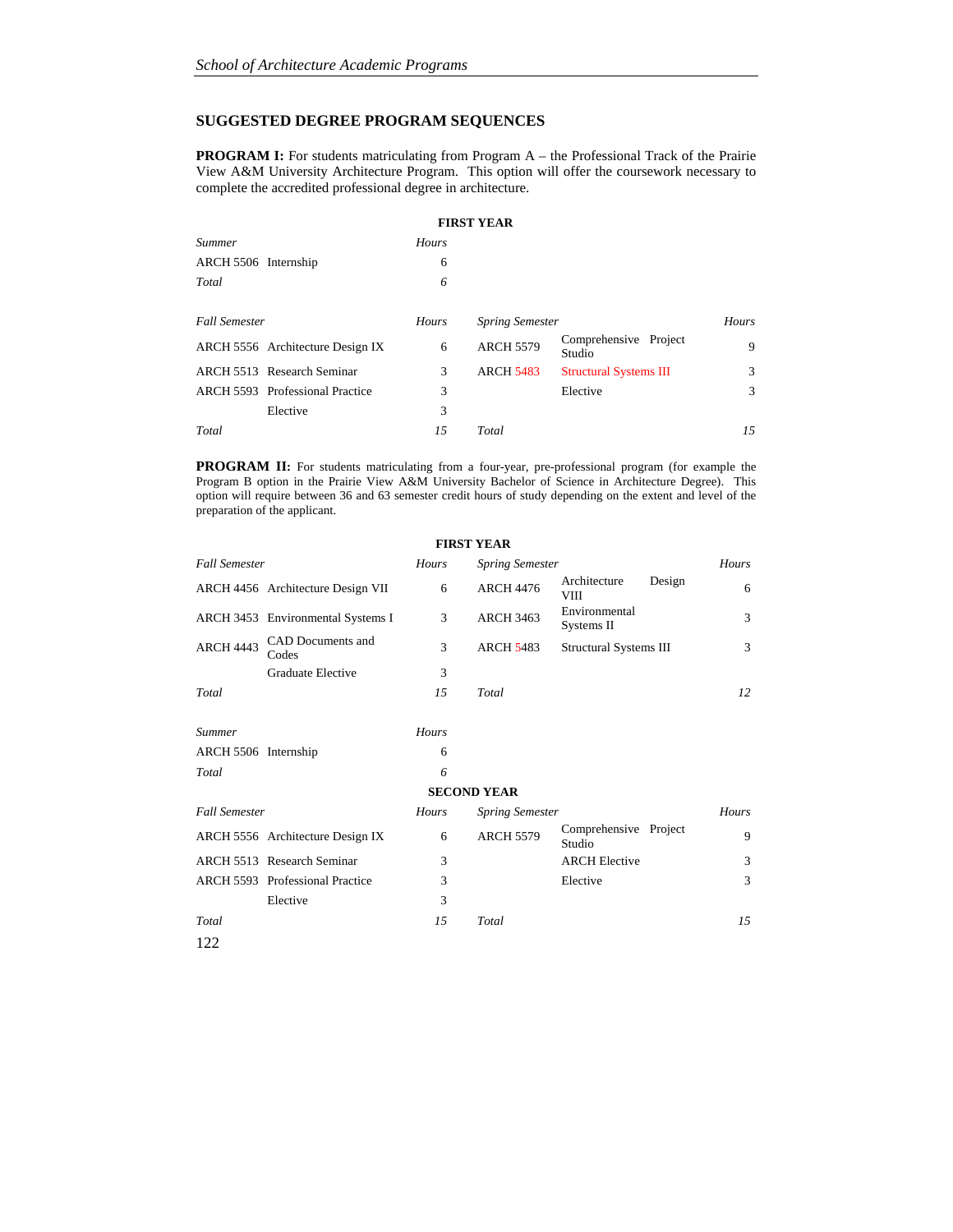**PROGRAM III:** For students entering the program with a bachelors degree in some field other than architecture. This option will require a minimum of 112 semester credit hours of study involving a combination of undergraduate and graduate study.

| <b>FIRST YEAR</b>    |                                         |                |                        |                                          |       |
|----------------------|-----------------------------------------|----------------|------------------------|------------------------------------------|-------|
| Summer               |                                         | Hours          |                        |                                          |       |
| <b>ARCH 2006</b>     | Intensive Architecture<br>Design I      | 6              |                        |                                          |       |
| <b>ARCH 2016</b>     | Intensive Architecture<br>Design II     | 6              |                        |                                          |       |
| Total                |                                         | 12             |                        |                                          |       |
|                      |                                         |                |                        |                                          |       |
| <b>Fall Semester</b> |                                         | Hours          | <b>Spring Semester</b> |                                          | Hours |
| <b>ARCH 3256</b>     | Architecture Design V                   | 6              | <b>ARCH 3266</b>       | Architecture Design VI                   | 6     |
| <b>ARCH 2233</b>     | History and Theory of<br>Architecture I | 3              | <b>ARCH 2243</b>       | History and Theory of<br>Architecture II | 3     |
| <b>ARCH 3293</b>     | <b>Structural Systems I</b>             | $\overline{4}$ | <b>ARCH 4433</b>       | Structural Systems II                    | 3     |
| <b>ARCH 2273</b>     | Materials and<br>Methods I              | 3              | <b>ARCH 3283</b>       | Materials and Methods II                 | 3     |
| <b>ARCH 1273</b>     | Intro. to Multimedia<br>Computing       | 3              | <b>ARCH 2223</b>       | Computer Aided Design                    | 3     |
| Total                |                                         | 19             | Total                  |                                          | 18    |

#### **SECOND YEAR**

| <b>Fall Semester</b> |                            | Hours | <b>Spring Semester</b> |                                 | <b>Hours</b> |
|----------------------|----------------------------|-------|------------------------|---------------------------------|--------------|
| <b>ARCH 4456</b>     | Architecture Design<br>VІІ | 6     | <b>ARCH 4476</b>       | Architecture Design VII         | 6            |
| <b>ARCH 3453</b>     | Environmental<br>Systems I | 3     | <b>ARCH 3463</b>       | <b>Environmental Systems II</b> | 3            |
| <b>ARCH 4443</b>     | CAD Documents and<br>Codes | 3     | <b>ARCH 5483</b>       | <b>Structural Systems III</b>   | 3            |
|                      | Graduate Elective          | 3     |                        |                                 |              |
| Total                |                            | 15    | Total                  |                                 | 12           |
| <b>Summer</b>        |                            | Hours |                        |                                 |              |
| <b>ARCH 5506</b>     | Internship                 | 6     |                        |                                 |              |

#### **THIRD YEAR**

*Total 6* 

| <b>Fall Semester</b> |                              | <b>Hours</b> | <b>Spring Semester</b> |                         |         | <b>Hours</b> |
|----------------------|------------------------------|--------------|------------------------|-------------------------|---------|--------------|
| <b>ARCH 5556</b>     | Architecture Design<br>IX    | 6            | <b>ARCH 5579</b>       | Comprehensive<br>Studio | Project | -9           |
| <b>ARCH 5513</b>     | Research Seminar             |              |                        | <b>ARCH Elective</b>    |         | 3            |
| <b>ARCH 5593</b>     | <b>Professional Practice</b> |              |                        | Elective                |         | 3            |
|                      | Elective                     |              |                        |                         |         |              |
| Total                |                              | 15           | Total                  |                         |         | 15           |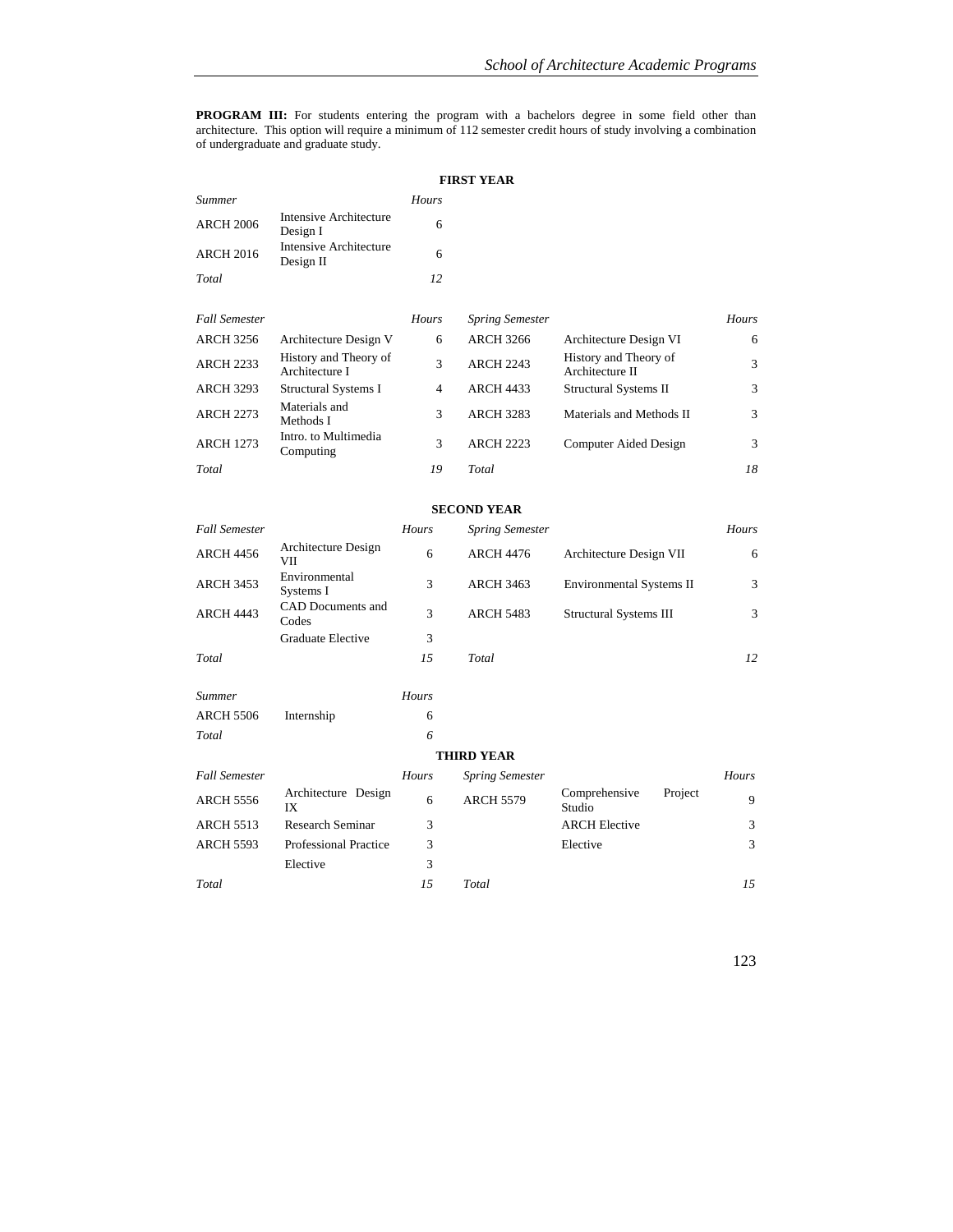# **MASTER OF COMMUNITY DEVELOPMENT DEGREE PROGRAM**

The Master of Community Development is designed to meet the needs of individuals with diverse academic backgrounds who care about the problems and potential of socially, physically and economically distressed communities. Students will also be involved with the design and development of new and growing communities with the anticipation of avoiding future problems being faced by communities today. The degree consists of a minimum of 36 credit hours, of which 24 are required courses and 12 elective courses. The curriculum is designed to broaden the knowledge base, promote research, service learning and decision making along with developing interactive and collaborative skills applicable to teamwork, management, leadership and entrepreneurship.

## **ADMISSION REQUIREMENTS**

Regular application requirements of the University apply to all applicants for the Community Development Masters degree. In addition, the candidates must schedule a meeting with the program director to develop a study plan which will lay out course selections and identify the need, if any, for additional credit hours beyond the required 36. During the application submission process students must include their Graduate Record Examination (GRE) scores.

# **DEGREE PROGRAM REQUIREMENTS**

The degree requires a minimum of 36 semester credit hours. The core of the program consists of 24 credit hours of courses required of all students. A list of pre-approved courses is provided, from which the student may select the remaining twelve credit hours. Alternative courses may be selected from offerings of other degree programs on campus, with departmental approval.

| .24 SCH                                                                                                                   |
|---------------------------------------------------------------------------------------------------------------------------|
| CODE 5013 Community Development Seminar                                                                                   |
| CODE 5033 Community Development Studio                                                                                    |
| CODE 5043 Community Development Practicum I                                                                               |
| CODE 5063 Community Development Practicum II                                                                              |
| CODE 5343 Community Development Research                                                                                  |
| CODE 5323 Community Development Analysis                                                                                  |
| CODE 5073 Community Development Finance                                                                                   |
| CODE 5083 Demography & GIS in Community Planning                                                                          |
| *Note: CODE 5406 Internship can be used as a required course to replace CODE 5043<br>and 5063 with departmental approval. |

|--|--|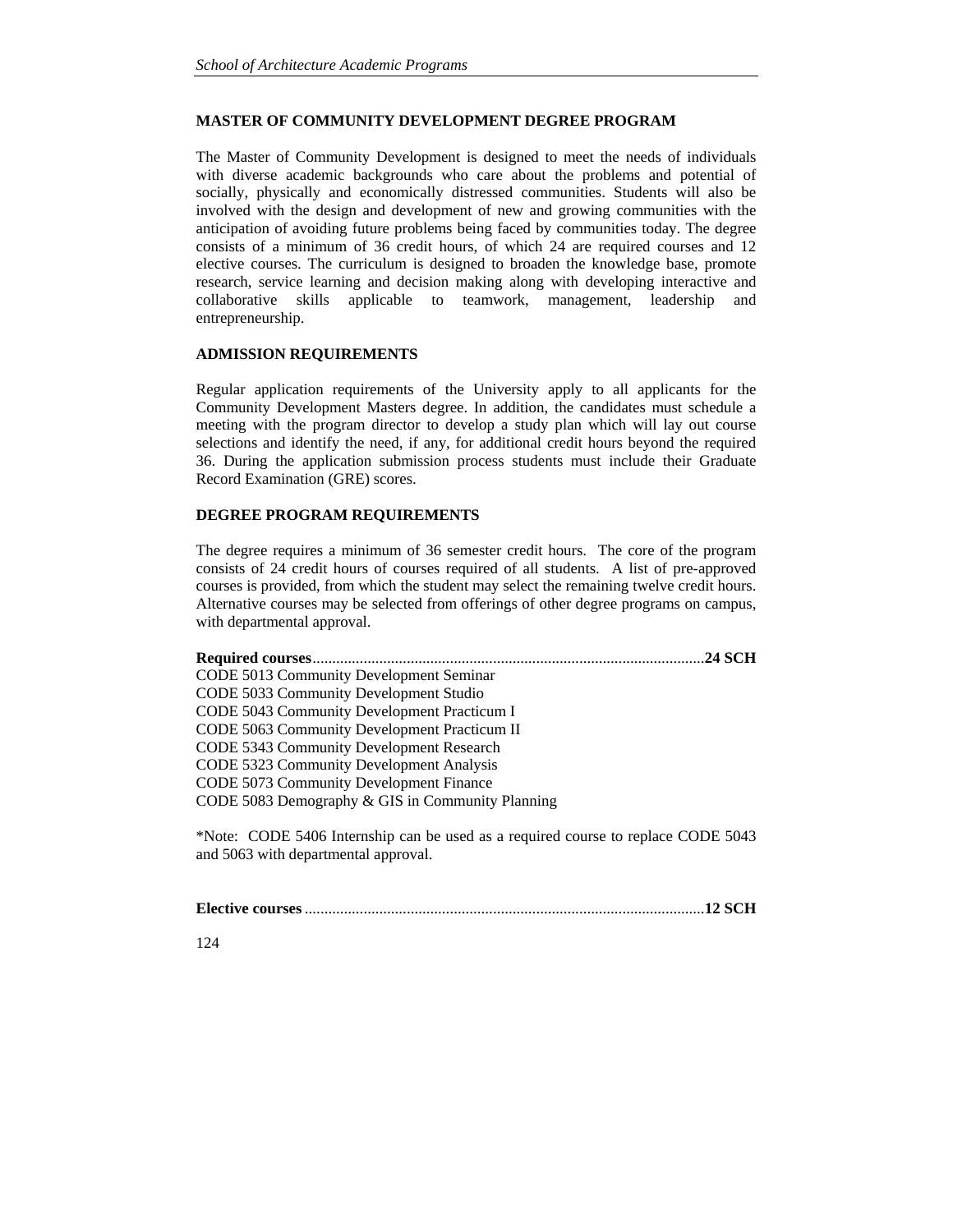For a broad base understanding of the field of community development, the following are recommended. However, students can select other electives in the noted certification programs.

CODE 5103 Cultural Heritage Preservation CODE 5503 Capital Development CODE 5603 Land Development in Declining Communities CODE 5203 Community Leadership in Developing Communities

**Total Degree Requirements** .................................................................................. **36 SCH** 

### **School of Architecture Community Development Graduate Certification Program**

The School of Architecture under its graduate program in Community Development offers certifications in the following study areas:

- Real Estate Development
- Historic Preservation
- Fundraising
- Community Planning
- International Community Development

The purpose for offering graduate certificates is to meet the additional education needs of the community development professional. As jobs responsibilities change due to emerging new markets and demands, additional training or specialized training are often required for many of the other professions. For example, an architect may become involved in the preservation of historic districts or the planning and development of a community; a non-profit executive being involved in fundraising activities; a developer being involved in the development of another country's infrastructure, etc. Students in the Community Development Master's Program or any other master's program have the option to select courses from these study areas to fulfill their elective course requirement. The Community Development Graduate Certification Program is a set of courses that provides in-depth knowledge in a subject matter. The set of courses are more practiceoriented than the required courses in a graduate academic program.

Certificates in Historic Preservation, Fundraising, International Community Development, Real Estate Development, and Community Planning are awarded after the completion of the program, and must be signed by the program director and/or the Dean of the School of Architecture.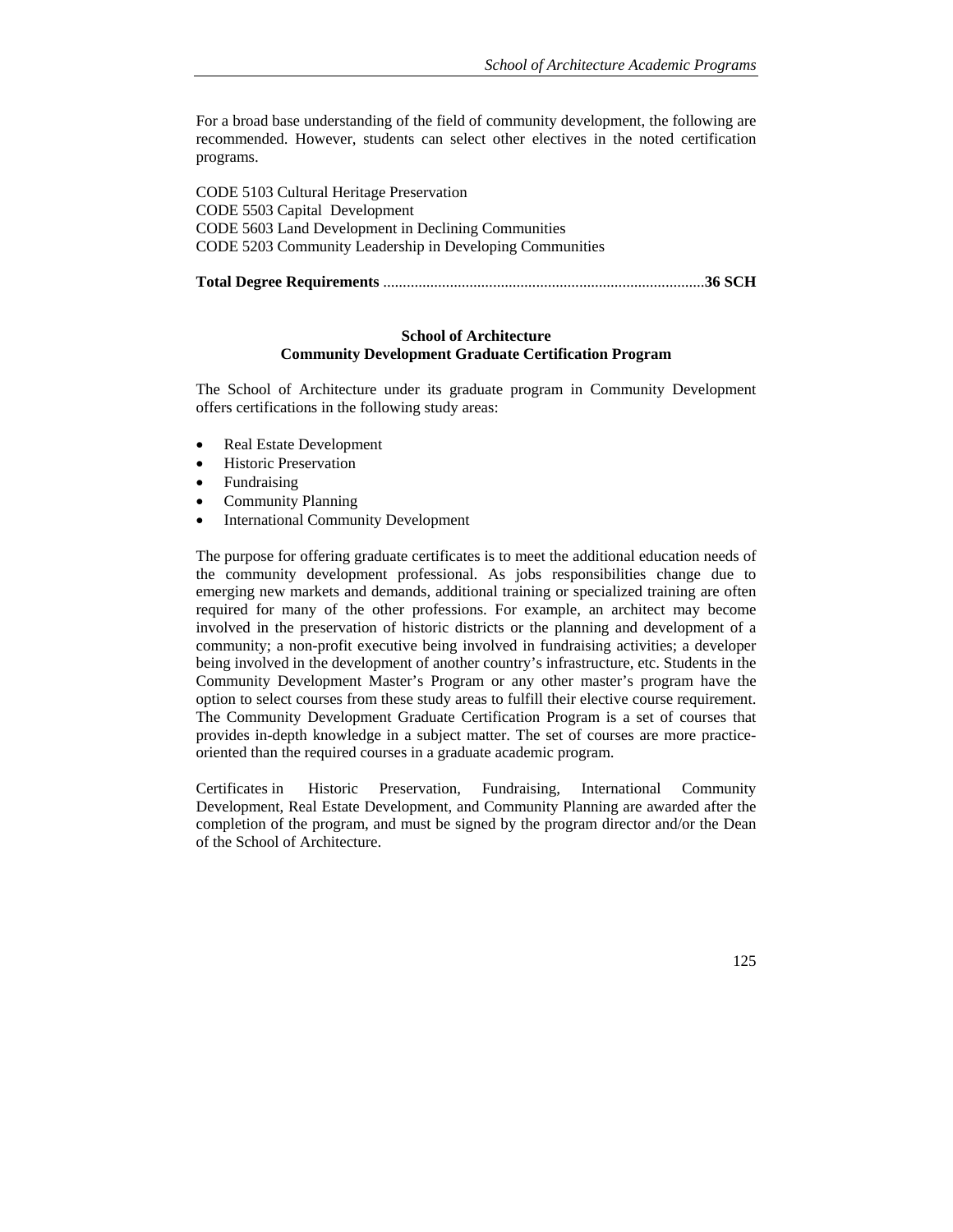The certificate course work consists of 12 semester hours as follows:

# **Certification in Historic Preservation (12 hrs)**

CODE 5103 – Cultural Heritage Preservation (3hrs) – The theory and practice of preserving the cultural and physical heritage of buildings, structures, sites, and communities.

CODE 5113 – Preservation Theory (3hrs) – Preservation practices and policy issues, along with preservation and adaptation design.

CODE 5123 – Historic Preservation (3hrs) – History of the preservation movement in the United States, and architectural and regulatory techniques employed in building preservation.

CODE 5143 - Preservation Law and Economics (3hrs) – This cause will provide students with a working understanding of the laws that are used in a professional historic preservation practice.

# **Certification in Fundraising (12hrs)**

CODE 5503 – Capital Development (3hrs) – Fundraising strategies and relationship building; or CODE 5353 – Resource Development (3hrs) – The techniques of promoting financial, human and organization support for community development.

CODE 5513 – Grant Development (3hrs) – Grant proposal writing, grant application process, and other written communication aspects of grant fund's management.

CODE 5523 – Fundraising Campaigns and Planned Gifts (3hrs) – Campaign strategic planning and techniques used in driving donor decisions.

CODE 5543 – Research for Capital and Grant Development (3hrs) – Research for fundraising efforts.

# **Certification in Community Planning (12hrs)**

CODE 5603 – Land Development in Declining Communities (3hrs) - Techniques used to identify and acquire vacant or un-kept properties in depressed neighborhoods.

CODE 5613 – Land Development and Use Control Strategies (3hrs) - Strategies used by communities to control land use and development.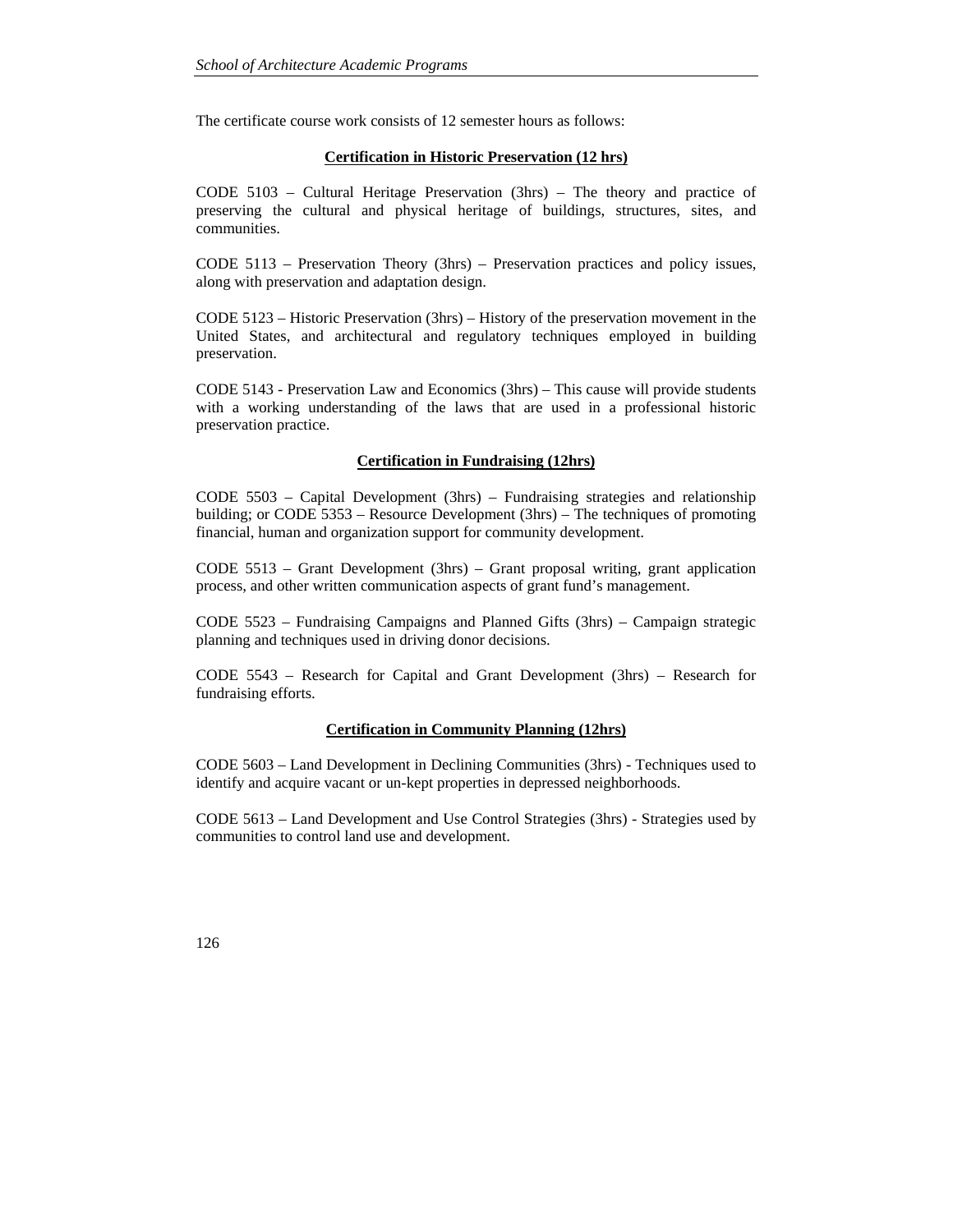CODE 5363 – Community Physical Structure (3hrs) – The physical context of the community and its impact on community health and development.

CODE 5203 – Introduction to Community Leadership (3hrs) – Identifying and anticipating future leaders of communities through selected programs.

#### **Certification In International Community Development (/12hrs)**

CODE 5743 – Global Community Development in the United States (3hrs) – The role of immigrants, non-U.S. citizens, and foreign investors in developing rural and urban America.

CODE 5203 – Introduction to Community Leadership (3hrs) – Identifying and anticipating future leaders of communities through selected programs.

CODE 5753 – International Community Development Policies and Practices (3hrs) – The role of government and private organizations in developing distressed foreign communities.

CODE 5303 - Community Political and Social Structures in War/Disaster-Torn Communities. (3-0) Credit 3 semester hours. The role and function of public and private organizations and local, state and national government in the community development process.

### **Certification in Real Estate Development (12 hrs)**

CODE  $5803$  – Real Estate I – Basic principles of the Real Estate profession, licensing requirements and the taxes real estate licensing act we covered

CODE  $5813$  – Real Estate II – This course exposes students to the many activities involved in real estate transactions

CODE 5823 – Law of Agency – This course covers the representation of property owners, buyers and/or intermediaries.

CODE 5833 – Law of Contracts – This course covers FHS, VA, and Conventional Contracts.